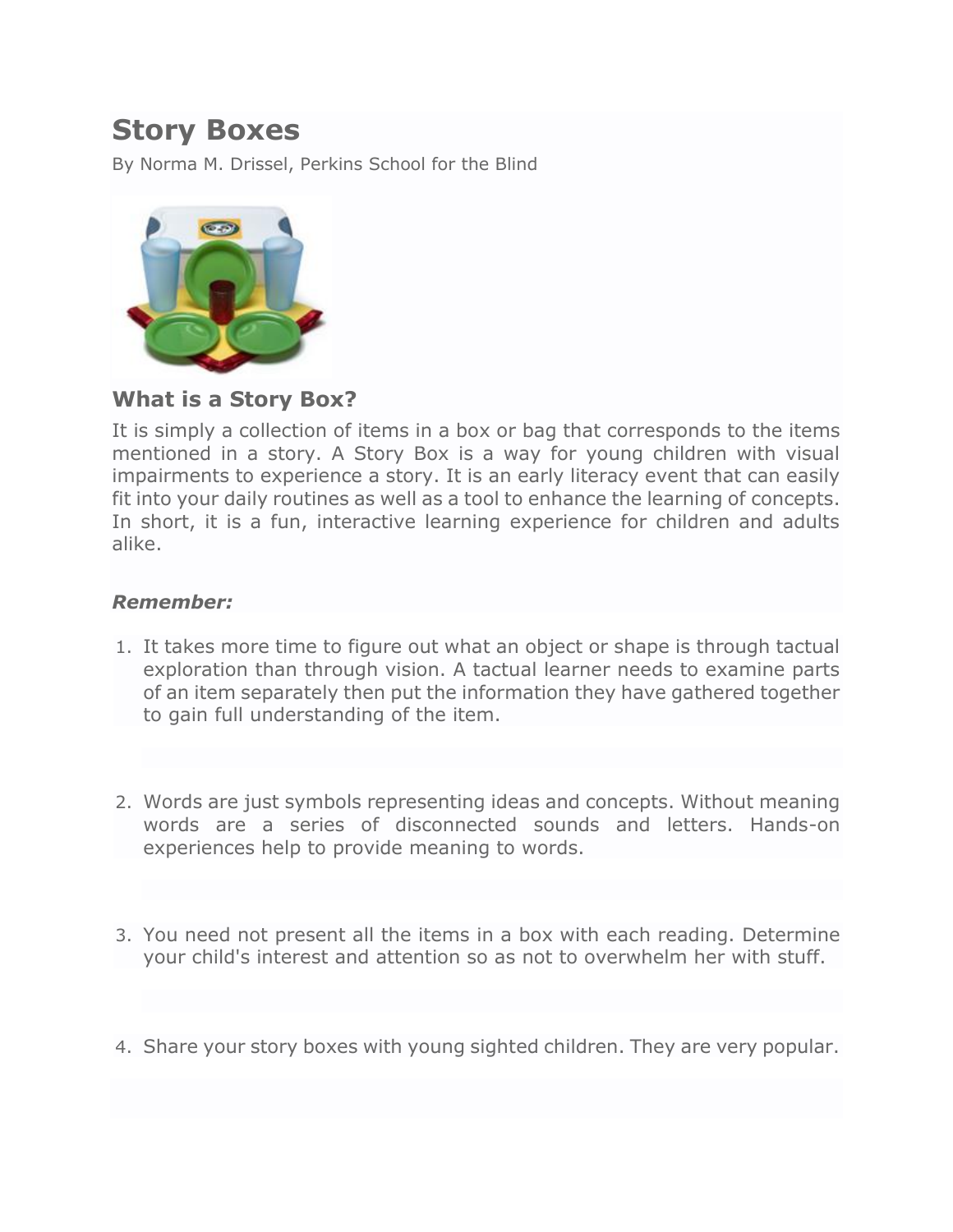#### **Why Story Boxes?**

The purpose of a story box is to create hands-on literacy experiences for your child. Educators have long emphasized the importance of tactual exploration i.e. hands-on learning for young children with Visual Impairments. This is important not just for future Braille readers who will be using their finely tuned sense of touch to discriminate letters and to decode words, but rather for all young children so that they can take in information, build concepts, and further understand their world. Purposeful exploration involves thinking, concept building. Children gather information through the experiences that they have. This is how they develop an understanding of how things relate. These experiences give meaning to their lives through the development of concepts. Literacy emerges from hands-on experiences for all children. Sighted children's experiences are rich with opportunities for learning that occur by chance, however, children with Visual Impairments seldom, if ever, take in information accidentally. Yet teachers often expect that the youngster with blindness comes to school with the same information that sighted children have picked up on TV, through pictures, etc. Hence, the importance of handon experiences such as Story Boxes for young learners with blindness.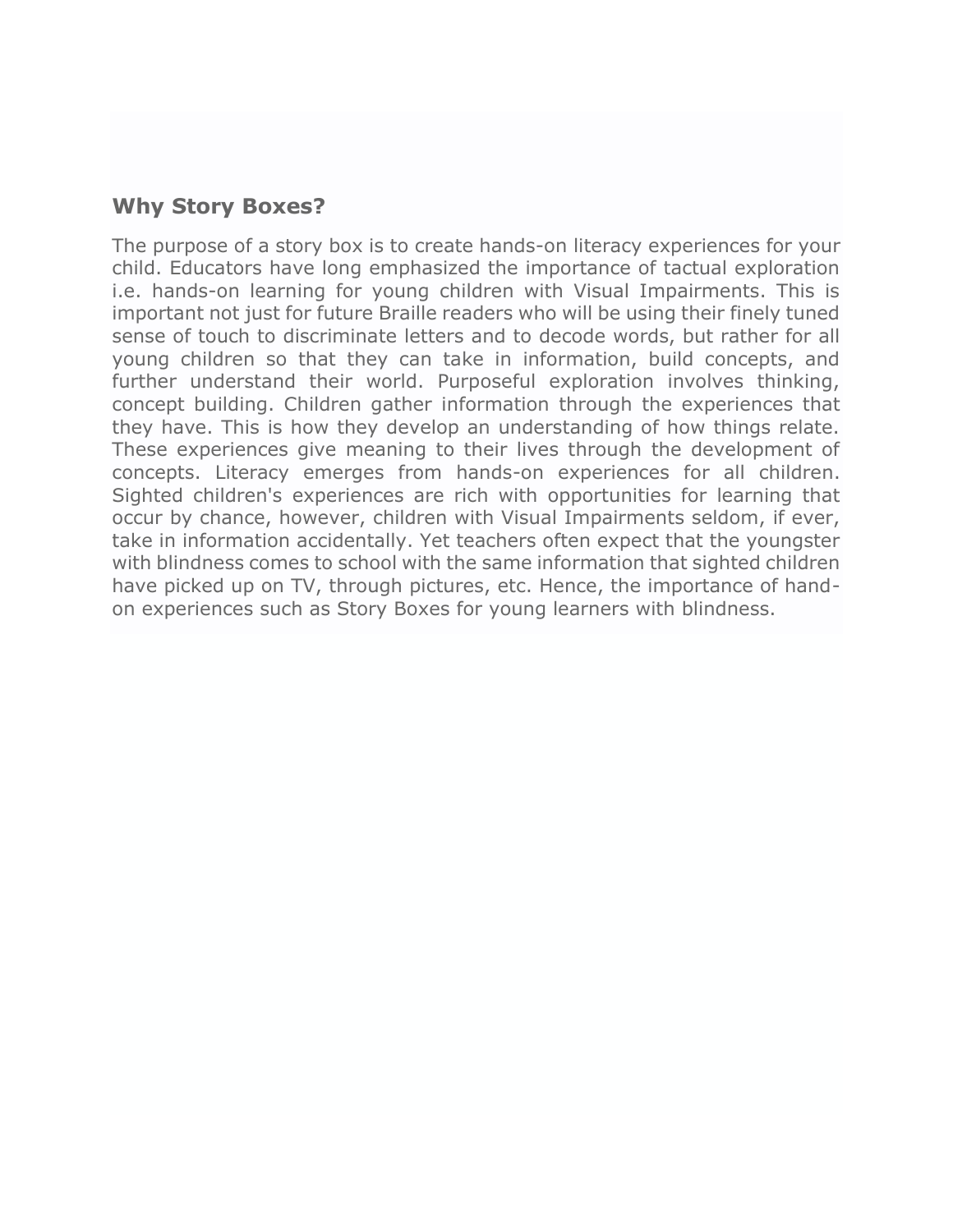# **MAKING A STORY BOX**

### **Story Boxes**

by Norma Drissel



#### **Step 1: Books, Books Everywhere: Choosing a Story**

- When selecting a story for your child, choose one that is simple and tells about familiar objects and concepts. Story Boxes can range from very concrete hands-on to the more complex and abstract.
- Initially a box might contain items that your child uses during daily routines. You can make up a story about the routine or family activity. Your child may be the main character of your story. It can be about a trip to Grandparents, bath time or mealtime, a playtime with dad. No book is really needed. Choose books about familiar activities. Those stories will be meaningful for your child.
- Variety is fun. Expose you child to different types of books. Feel free to adapt them, to make the book more accessible and interesting. Simple board books can be enhanced with Braille Dymo tape. Twin Vision books provide enrichment for siblings as well. Sound books can be made accessible by affixing a little texture to the spot one must depress to activate.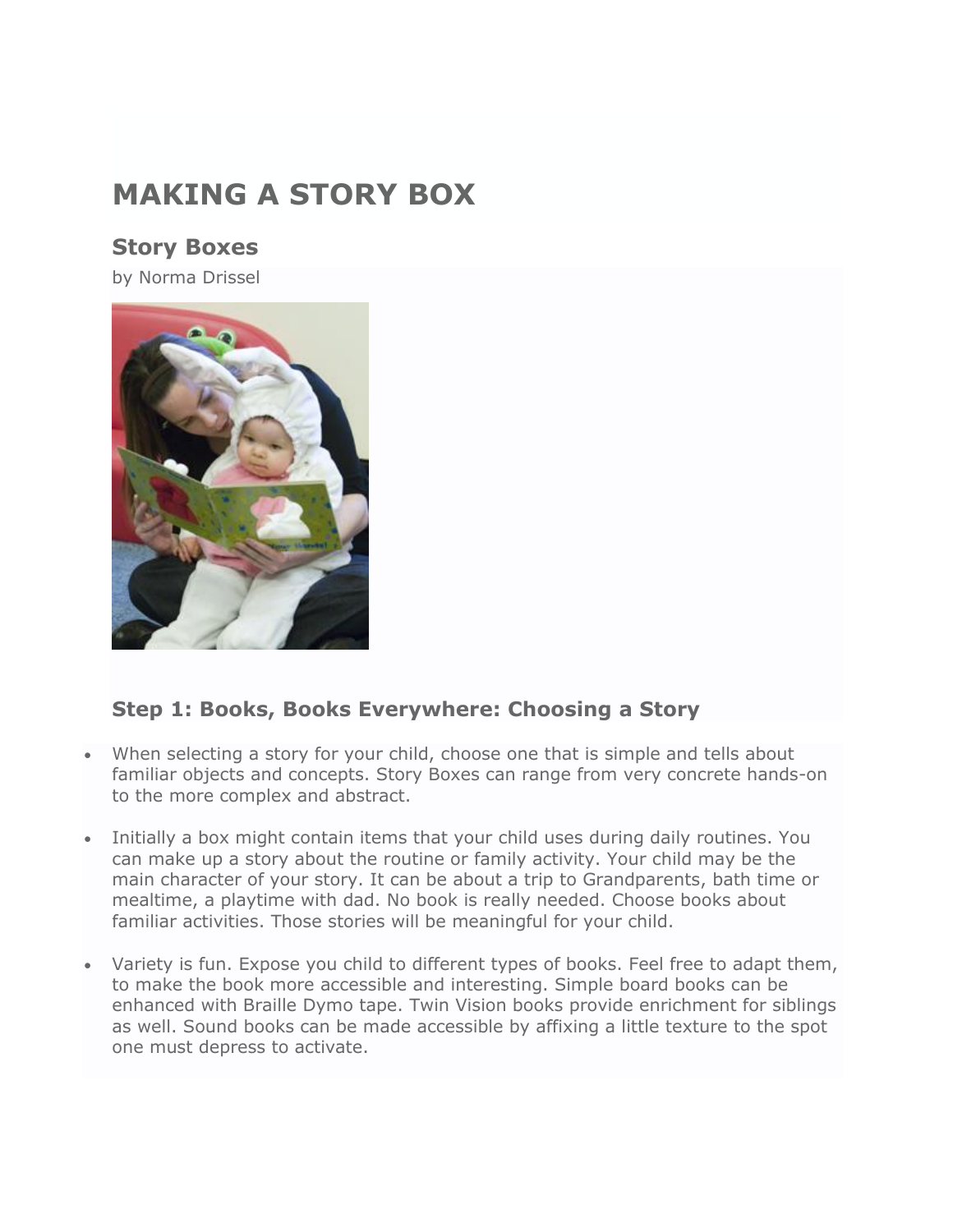- Choose books that have characters and items that are readily available. Remember the complexity of the story and the number of items presented should be suited to you child. Often simple is better.
- Choose a story to match you child's attention span. Short and sweet works well for young children.
- Choose a book that does not rely on visual experiences or pictures to provide meaning to the story.
- Choose books that are predictable and that have rhythm and rhyme.



## **Step 2: Getting It All Together: How To Actually Construct the**

#### **Story Box**

- Choose an appropriate book. See some suggestions **[here](http://www.pathstoliteracy.org/suggested-list-story-boxes-young-children)**.
- Select corresponding items. You may choose to go on a shopping spree but often collecting familiar objects from you household will do just fine.
- Place the book and items in a storage container. Although many folks us Zip-Lock bags or shoe boxes, sweater-sized plastic containers are preferable as they are likely to stack, thus affording you an opportunity to establish a story box "library". They are also sturdy enough to bear up under the wear and tear of children's hands. (Note: prying these boxes open is a beneficial activity which develops the hand strength needed to use Braille).